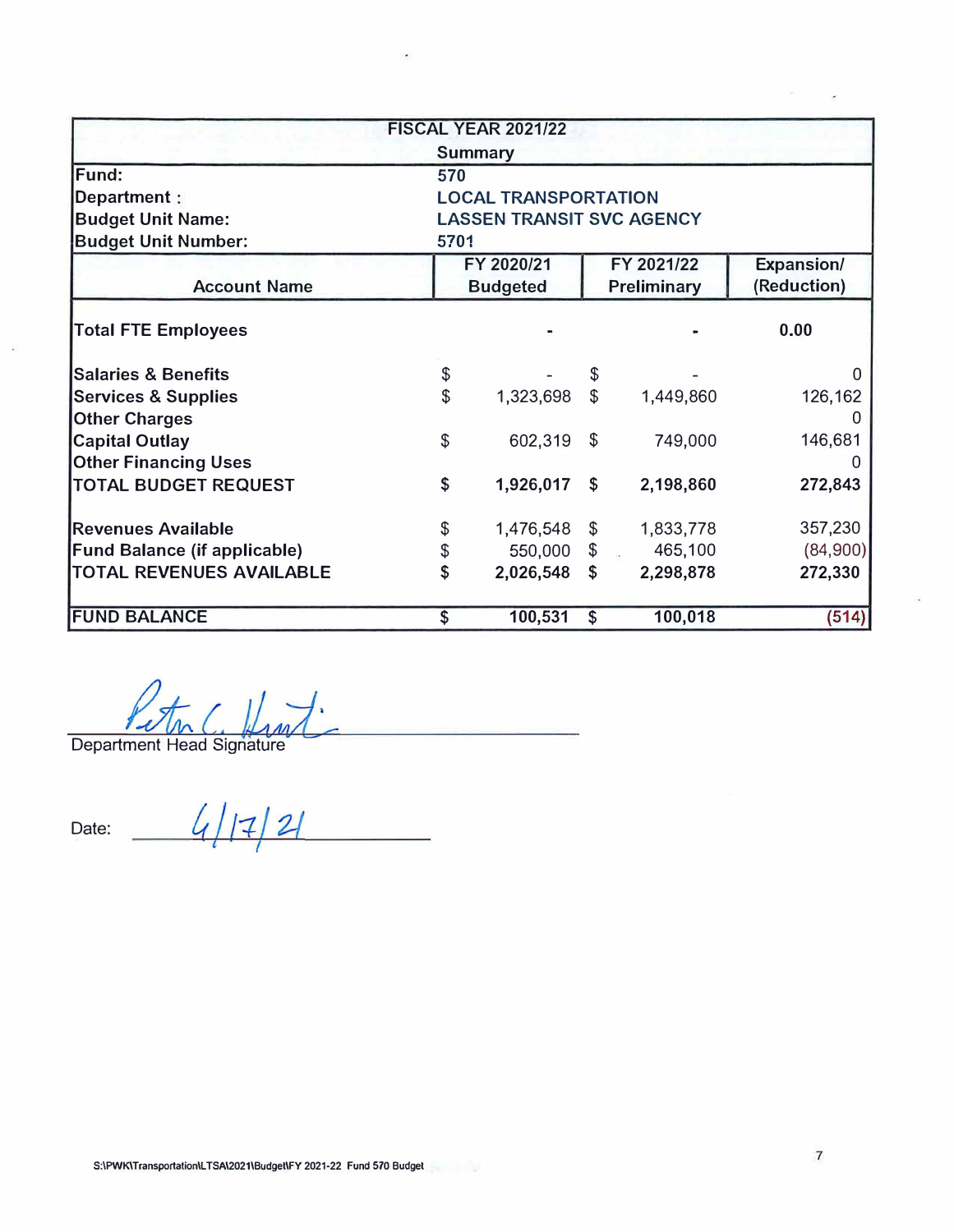## **FISCAL YEAR 2021/22 REVENUES**

#### **Budget Unit: LASSEN TRANSIT SERVICE AGENCY**  Fund: **Add description of all State and Federal revenues and Operating Transfers In. Add lines if needed.**

**Budget Unit# 5701** 

|                |                               |                                         | FY 2018/19     | FY 2019/20     | FY 2020/21      | FY 2021/22      |
|----------------|-------------------------------|-----------------------------------------|----------------|----------------|-----------------|-----------------|
| <b>Account</b> | <b>Account Name</b>           | <b>Description</b>                      |                |                |                 |                 |
|                |                               |                                         |                |                | <b>FINAL</b>    |                 |
|                |                               |                                         | <b>ACTUALS</b> | <b>ACTUALS</b> | <b>BUDGETED</b> | <b>ESTIMATE</b> |
| 2003000        | <b>INTEREST</b>               |                                         |                | 5,272          |                 |                 |
| 2006200        | STATE-OTHER                   |                                         |                | 199,901        |                 |                 |
| 2007200        | <b>FEDERAL-OTHER</b>          | FED TRAN ASST (FTA 5311)                | 192,565        |                | 211,247         | 219,336         |
| 2007200        | FEDERAL-OTHER                 | FED TRAN ASST (CARES)                   |                | 221,408        | 212,247         | 212,247         |
| 2007200        | FEDERAL-OTHER                 | FED TRAN PURCH ASST (FTA 5339)          |                | 618,486        |                 |                 |
| 2007400        | OTHER GOVERNMENT AGENCIES     |                                         |                |                |                 |                 |
| 2007401        | OTHER GOVERNMENT - LCTC       | LCTC FUND 571 1/4% sales tax & interest | 583,119        | 461,003        | 348,700         | 418,000         |
| 2007401        | OTHER GOVERNMENT - LCTC       | STA FUND 572 (operations)               | 267,831        | 291,610        | 149,930         | 208,077         |
| 2007401        | OTHER GOVERNMENT - LCTC       | STA FUND 572 (SGR)                      | 39,080         | 46,452         | 44,573          | 44,503          |
| 2010603        | <b>BUS FARES</b>              |                                         | 143,536        | 142,197        | 150,000         | 165,000         |
| 2010700        | <b>INTERFUND REVENUE</b>      |                                         |                |                |                 |                 |
| 2011200        | <b>MISCELLANEOUS</b>          |                                         | 756            | 4,616          |                 |                 |
| 2011201        | PRIOR YEAR CANCELLED WARRANTS |                                         |                |                |                 |                 |
| 2012200        | <b>OPERATING TRANSFERS-IN</b> |                                         |                |                |                 |                 |
| 2012200        | <b>Bus Reserve</b>            | Capital Replacement 569                 | 296,000        |                |                 | 195,000         |
| 2012200        | OPERATING TRANSFERS-IN        | STA FUND 569 (Capital)                  |                |                | 22,443          | 22,000          |
|                | Deferred Inflows              | PTMISEA Fund 569                        | 6,250          | 333,152        | 153,507         | 155,000         |
|                | Deferred Inflows              | CalOES Fund 569                         |                |                | 25,188          | 14,615          |
|                | Deferred Inflows              | <b>LCTOP Fund 569</b>                   | 20,063         | 39,624         | 158,713         | 180,000         |
|                |                               |                                         |                |                |                 |                 |

| <b>TOTAL</b> | , 549, 200 | 2.363.720 | .476,548 | 022 770<br>$\circ$ |
|--------------|------------|-----------|----------|--------------------|
|              |            |           |          | ، ، ، دده. ا       |

 $\infty$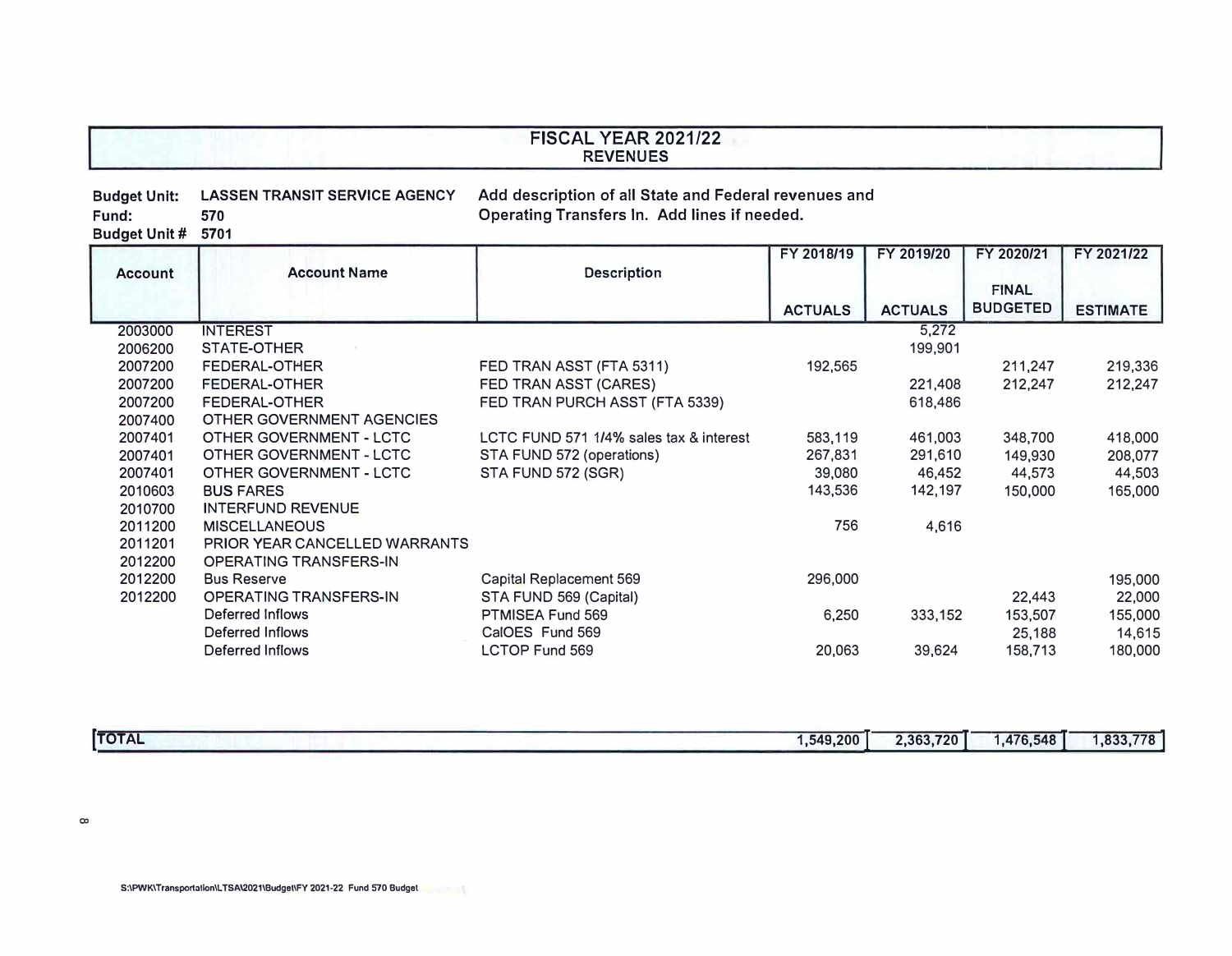| FISCAL YEAR 2021/2022 EXPENDITURES |                |                |                |              |                |
|------------------------------------|----------------|----------------|----------------|--------------|----------------|
| <b>ACCOUNT-NAME</b>                | FY 2017/18     | FY 2018/19     | FY 2019/20     | FY 2020/21   | FY 2021/22     |
|                                    | <b>ACTUALS</b> | <b>ACTUALS</b> | <b>ACTUALS</b> | <b>FINAL</b> | <b>REQUEST</b> |
|                                    |                |                |                |              |                |

**FUND 570 BUDGET-UNIT COST-CENTER** 

**ACCOUNT** 

### **LASSEN TRANSIT SERVICE JPA** LASSEN TRANSIT SVC AGENCY

| 3000100            | <b>SALARIES AND WAGES</b>                                 | ×                        | $\bullet$       | $\sim$          | $\bullet$            | ۰              |
|--------------------|-----------------------------------------------------------|--------------------------|-----------------|-----------------|----------------------|----------------|
| 3000110            | <b>OVERTIME</b>                                           |                          |                 |                 |                      |                |
| 3000200            | <b>RETIREMENT</b>                                         | ۰                        | ٠               | ٠               | ۰                    | ٠              |
| 3000202            | <b>MEDICARE</b>                                           | $\overline{\phantom{a}}$ | $\blacksquare$  | ٠               | $\ddot{\phantom{0}}$ | ٠              |
| 3000204            | <b>EMPLOYER PAID EMPLOYEE PERS</b>                        | $\blacksquare$           | ٠               | ۰               | ۰                    | ٠              |
| 3000210            | SOCIAL SECURITY                                           | $\blacksquare$           | ٠               | ٠               | ÷.                   | ٠              |
| 3000300            | <b>GROUP INSURANCE - HEALTH</b>                           | $\overline{a}$           | ۰               | ۰               | $\bar{\phantom{a}}$  | $\blacksquare$ |
| 3000310            | <b>GROUP INSURANCE - CAFETERIA</b>                        | $\sim$                   | ۰               | $\bullet$       | ٠.                   | ۰              |
| 3000320            | <b>GROUP INSURANCE - DENTAL</b>                           |                          | $\overline{a}$  | ۰               |                      | ٠              |
| 3000330            | <b>GROUP INSURANCE- LIFE</b>                              | ٠                        | ٠               | ٠               | ۰                    | ٠              |
| 3000400            | <b>WORKERS COMPENSATION INSURANCE</b>                     |                          |                 |                 |                      |                |
| 3000501            | OTHER POST EMPLOYMENT BENEFITS                            | $\sim$                   | ٠               | $\sim$          | ۰                    | ٠              |
|                    | PREPAID HEALTH                                            |                          |                 |                 |                      |                |
| 3000750            | YEAR END SALARIES AND EMPLOYEE BENEFITS                   |                          |                 |                 |                      |                |
|                    |                                                           |                          |                 |                 |                      |                |
|                    | SALARIES AND EMPLOYEE BENEFITS                            | ٠                        | ×.              | ۰               | ۰                    | ٠              |
| 3001200            | <b>COMMUNICATIONS</b>                                     |                          |                 |                 |                      |                |
| 3001500            | <b>INSURANCE</b>                                          | 4.000                    | 4.000           | 4.000           | 4.000                | 4,000          |
| 3001700            |                                                           |                          |                 |                 |                      |                |
| 3001701            | MAINTENANCE - OFFICE EQUIP<br>MAINTENANCE-COUNTY VEHICLES | 937                      | 814             | 770             | 25,000               | 15,000         |
| 3001800            | MAINTENANCE - BUILDINGS & IMPROVEMENTS                    | 724                      | 1,357           | 1,019           | 12,500               |                |
| 3002000            | <b>MEMBERSHIPS</b>                                        |                          |                 |                 |                      | 12,500         |
| 3002200            | <b>OFFICE EXPENSE</b>                                     |                          | 237             | 10              | 4,000                | 2,000          |
| 3002201            | <b>POSTAGE</b>                                            |                          |                 |                 |                      |                |
| 3002300            | PROFESSIONAL & SPECIALIZED SV                             | 850,100                  | 860,646         | 911,052         | 1,091,198            | 1,256,860      |
| 3002302            | IT DIRECT BILL                                            |                          |                 |                 |                      |                |
| 3002400            | PUBLICATIONS AND LEGAL NOTICES                            |                          |                 |                 |                      |                |
|                    |                                                           |                          |                 |                 |                      |                |
| 3002600            | <b>RENTS &amp; LEASES-BLDGS &amp; IMPROVEMTS</b>          |                          |                 | 2.017           | 10,000               |                |
| 3002701            | NON-CAPITAL EQUIPMENT                                     | 10,349                   | 1,180           |                 |                      | 10,000         |
| 3002800            | SPECIAL DEPARTMENT EXPENSE-LRB                            | 6.352                    | 7.539           | 11,618          | 21,000               | 20,000         |
| 3002801            | SPECIAL DEPARTMENTAL EXPENSE A-87                         |                          |                 | 77.119          |                      |                |
| 3002900            | <b>TRANSPORTATION AND TRAVEL</b>                          | 89,219                   | 93,153          |                 | 115,000              | 100,000        |
| 3002901            | <b>CONFERENCES &amp; TRAINING</b>                         |                          |                 |                 |                      |                |
| 3003000<br>3003010 | <b>UTILITIES</b>                                          | 10,538<br>10.073         | 10,600<br>9.947 | 9.274<br>11,048 | 15,000               | 12,500         |
|                    | UTILITIES-LIGHTS                                          |                          | 212             |                 | 13,000               | 12,000         |
| 3003014            | <b>UTILITIES-GARBAGE</b>                                  | 1,530                    |                 | 2.017<br>911    | 3.000                | 3,000          |
| 3003020            | UTILITIES-WATER                                           | 1,956                    | 1,060           |                 | 4,000                | 2,000          |
|                    | SERVICES AND SUPPLIES                                     | 985,777                  | 990,745         | 1,030,856       | 1,323,698            | 1,449,860      |
| 3004900            | <b>DEPRECIATION</b>                                       | 303,138                  | 304,726         | 307,213         |                      |                |
| 3006100            | <b>BUILDINGS &amp; IMPROVEMENTS</b>                       |                          | 26.313          | 15,940          | 348,319              | 360,000        |
| 3006200            | <b>EQUIPMENT</b>                                          |                          |                 | 1,006,962       | 254.000              | 389.000        |
| 3006260            | <b>EQUIPMENT NON CAPITALIZED</b>                          |                          |                 |                 |                      |                |
|                    |                                                           |                          |                 |                 |                      |                |
|                    | <b>FIXED ASSETS</b>                                       | ۰                        | 26,313          | 1,022,902       | 602.319              | 749,000        |
| 3007000            | OPERATING TRANSFER OUT                                    |                          |                 |                 |                      |                |
| 3009000            | <b>INTRAFUND TRANSFERS</b>                                |                          | 296,000         |                 |                      |                |
|                    | <b>OTHER FINANCING USES</b>                               | ٠                        | 296,000         | $\blacksquare$  | ۰                    | ۰              |
|                    |                                                           |                          |                 |                 |                      |                |
|                    | ----- --                                                  |                          |                 |                 |                      |                |

**TOTAL LTF** 1,288,915 **1,617,783 2,360,971 1,926,017 2,198,860** 



×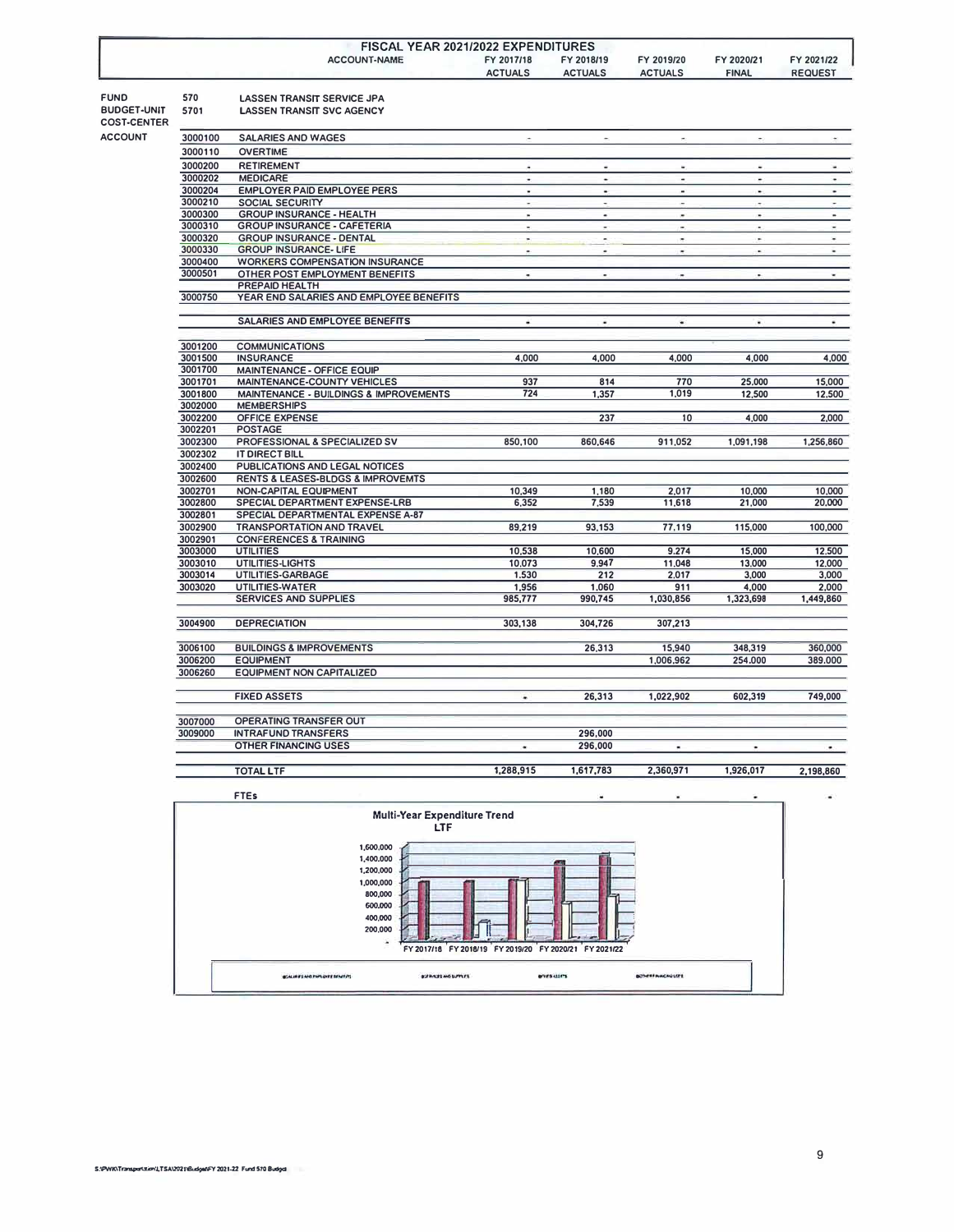|                                     |                             | <b>FISCAL YEAR 2021/22</b> |                |                                             |                   |  |  |
|-------------------------------------|-----------------------------|----------------------------|----------------|---------------------------------------------|-------------------|--|--|
|                                     |                             | <b>Summary</b>             |                |                                             |                   |  |  |
| Fund:                               | 569                         |                            |                |                                             |                   |  |  |
| Department :                        | <b>LOCAL TRANSPORTATION</b> |                            |                |                                             |                   |  |  |
| <b>Budget Unit Name:</b>            |                             |                            |                | <b>LTSA Capital Replacement and Project</b> |                   |  |  |
| <b>Budget Unit Number:</b>          | 5701                        |                            |                |                                             |                   |  |  |
|                                     |                             | FY 2020/21                 |                | FY 2021/22                                  | <b>Expansion/</b> |  |  |
| <b>Account Name</b>                 | <b>Budgeted</b>             | (Reduction)                |                |                                             |                   |  |  |
| <b>Other Charges</b>                |                             |                            |                |                                             |                   |  |  |
| <b>Capital Outlay</b>               |                             |                            | \$             |                                             |                   |  |  |
| <b>Other Financing Uses</b>         | \$                          | 359,851                    | $\mathcal{S}$  | 567,000                                     | 207,149           |  |  |
| <b>TOTAL BUDGET REQUEST</b>         | \$                          | 359,851                    | \$             | 567,000                                     | 0                 |  |  |
| <b>Revenues Available</b>           | \$                          | 344,178                    | $\mathfrak{F}$ | 31,005                                      | (313, 173)        |  |  |
| <b>Fund Balance (if applicable)</b> | \$                          | 569,620                    | $\mathfrak{L}$ | 917,161                                     | 347,541           |  |  |
| <b>TOTAL REVENUES AVAILABLE</b>     | \$                          | 913,798                    | S              | 948,166                                     | 34,368            |  |  |
| <b>FUND BALANCE</b>                 | S                           | 553,947                    | S              | 381,166                                     | (172, 781)        |  |  |

Department Head Signature

Date: *ull17/<u>21</u>*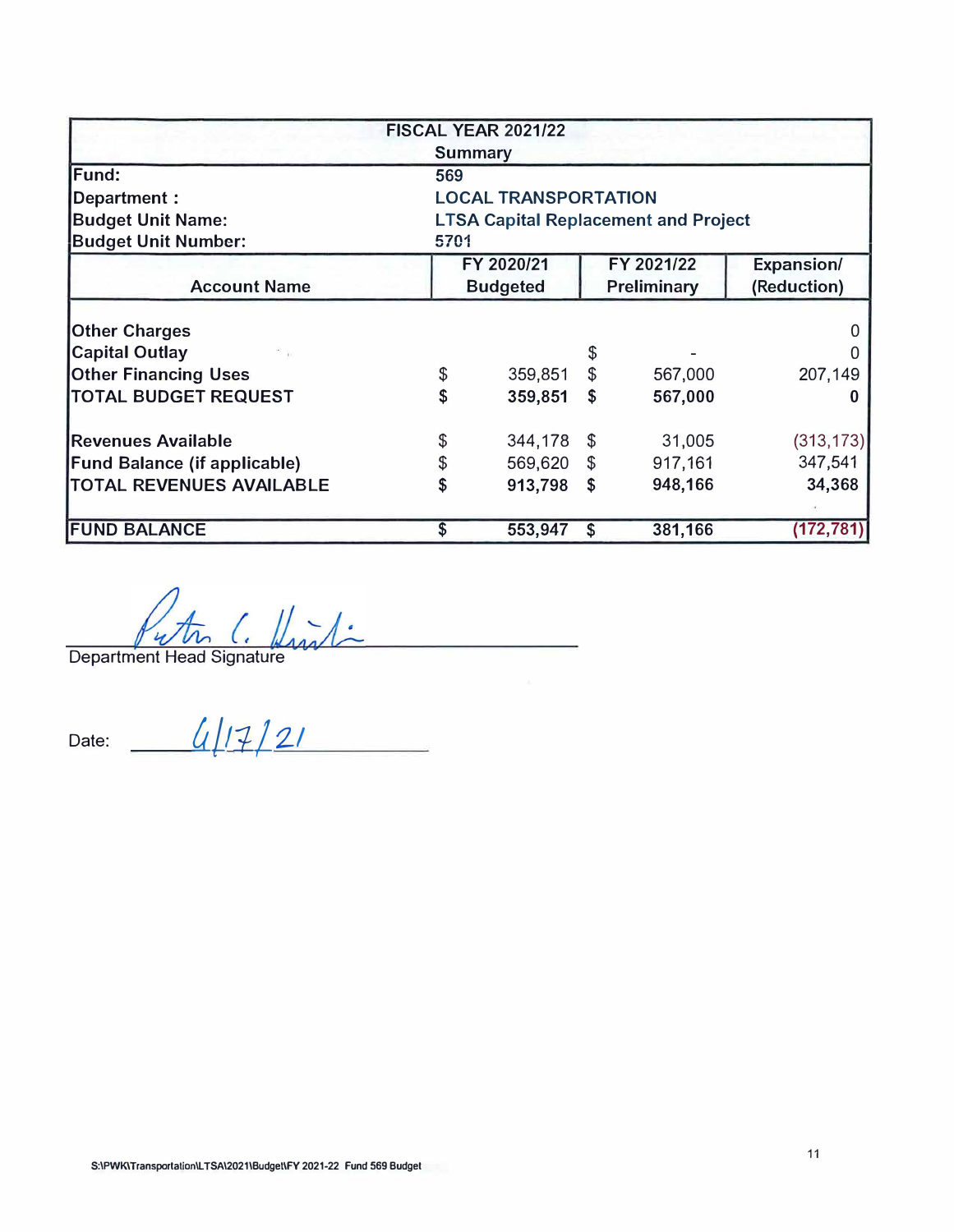# **FISCAL YEAR 2021/22 REVENUES**

#### **Budget Unit: LASSEN TRANSIT SERVICE AGENCY**  Fund: **Budget Unit#** 5701 **Add description of all State and Federal revenues and Operating Transfers In. Add lines if needed.**

|         |                               |                                         | FY 2018/19     | FY 2019/20     | FY 2020/21   | FY 2021/22      |
|---------|-------------------------------|-----------------------------------------|----------------|----------------|--------------|-----------------|
| Account | <b>Account Name</b>           | <b>Description</b>                      | <b>ACTUALS</b> | <b>ACTUALS</b> | <b>FINAL</b> | <b>ESTIMATE</b> |
| 2003000 | <b>INTEREST</b>               |                                         |                | 3.947          |              |                 |
| 2006200 | State-Other                   | LCTOP                                   |                |                | 57,266       |                 |
| 2007400 | OTHER GOVERNMENT AGENCIES     |                                         |                |                |              |                 |
| 2007401 | OTHER GOVERNMENT - LCTC       | LCTC FUND 571 1/4% sales tax & interest | 296,000        | 254.000        |              |                 |
| 2007401 | OTHER GOVERNMENT - LCTC       | PTMISEA Fund 573                        |                |                | 149,360      |                 |
| 2007401 | OTHER GOVERNMENT - LCTC       | CalOES Fund 573                         |                |                | 25,062       |                 |
| 2007401 | OTHER GOVERNMENT - LCTC       | LCTOP Fund 573                          |                | 57.266         | 101.237      | 31,005          |
| 2007401 | OTHER GOVERNMENT - LCTC       | STA FUND 572 (Capital)                  |                | 15,673         | 11.725       |                 |
| 2011201 | PRIOR YEAR CANCELLED WARRANTS |                                         |                |                |              |                 |
| 2012200 | <b>OPERATING TRANSFERS-IN</b> |                                         |                |                |              |                 |
| 2012200 | <b>Bus Reserve</b>            |                                         |                |                |              |                 |
| 2012200 | <b>OPERATING TRANSFERS-IN</b> |                                         |                |                |              |                 |
|         | Deferred Inflows              |                                         |                |                |              |                 |
|         |                               |                                         |                |                |              |                 |

| <b>TOTAL</b> | 296,000 | 326.939 | 287,384 | 31,005 |
|--------------|---------|---------|---------|--------|
|              |         |         |         |        |

 $\mathbf{q}_i$